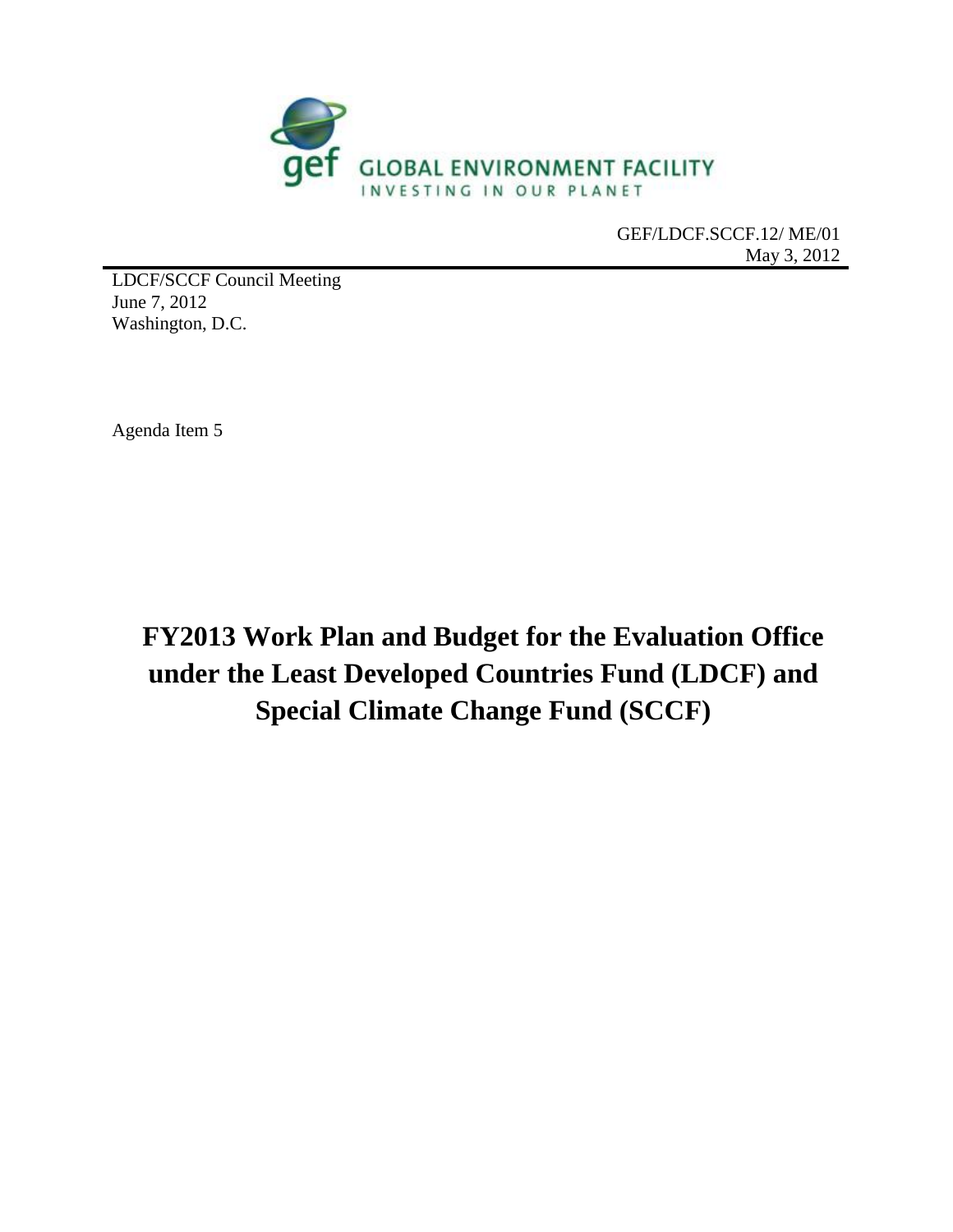### **Recommended Council Decision**

The Council, having reviewed document GEF/LDCF.SCCF.12/ME/01, "*FY2013 Work Plan and Budget for the Evaluation Office under the Least Developed Countries Fund (LDCF) and Special Climate Change Fund (SCCF),"* approves a budget for the Evaluation Office of \$63,000 for FY2013 to cover the cost of implementing the proposed work program:

(a) \$33,000 from LDCF and

(b) \$30,000 from SCCF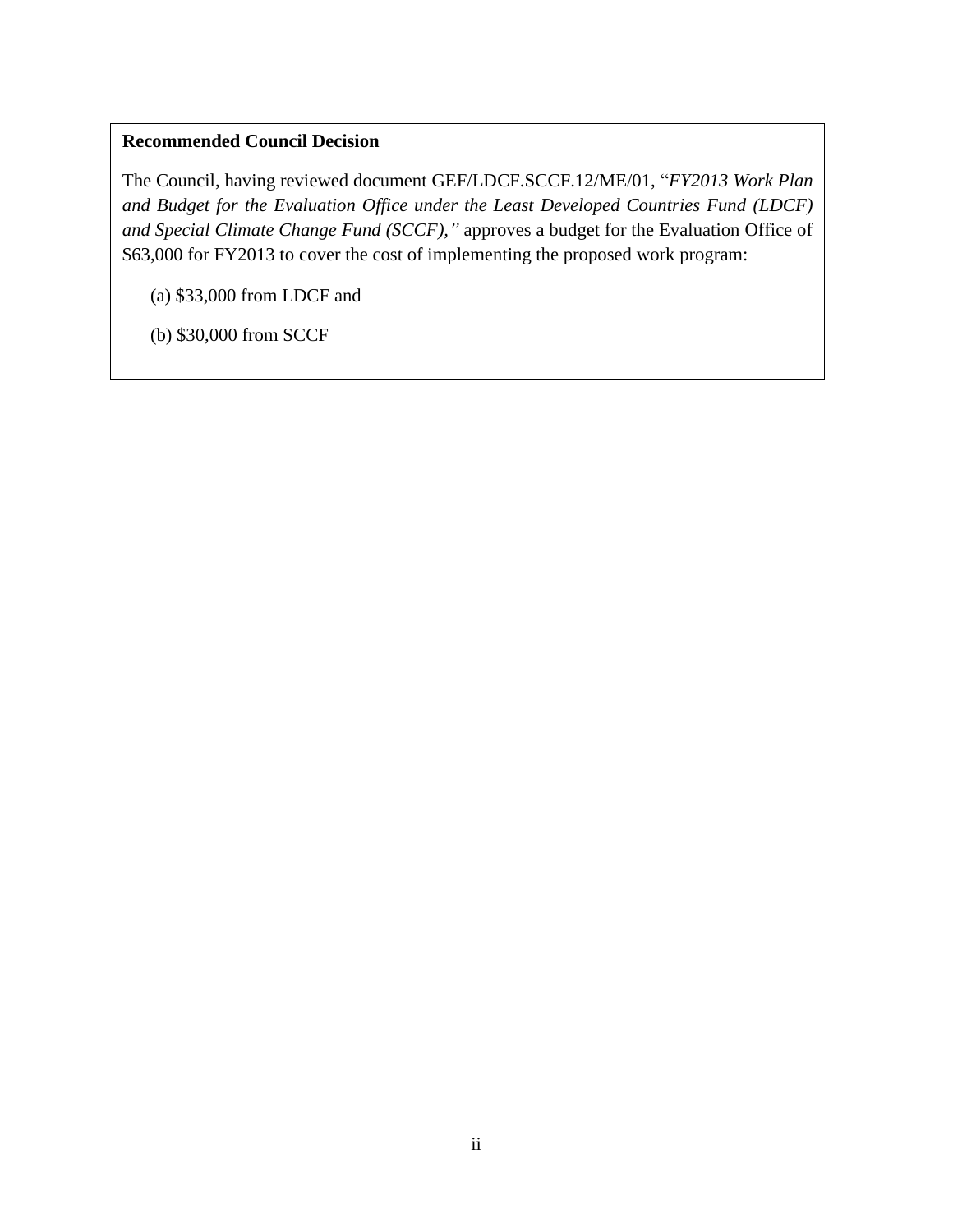|  | <b>Table of Contents</b> |
|--|--------------------------|
|--|--------------------------|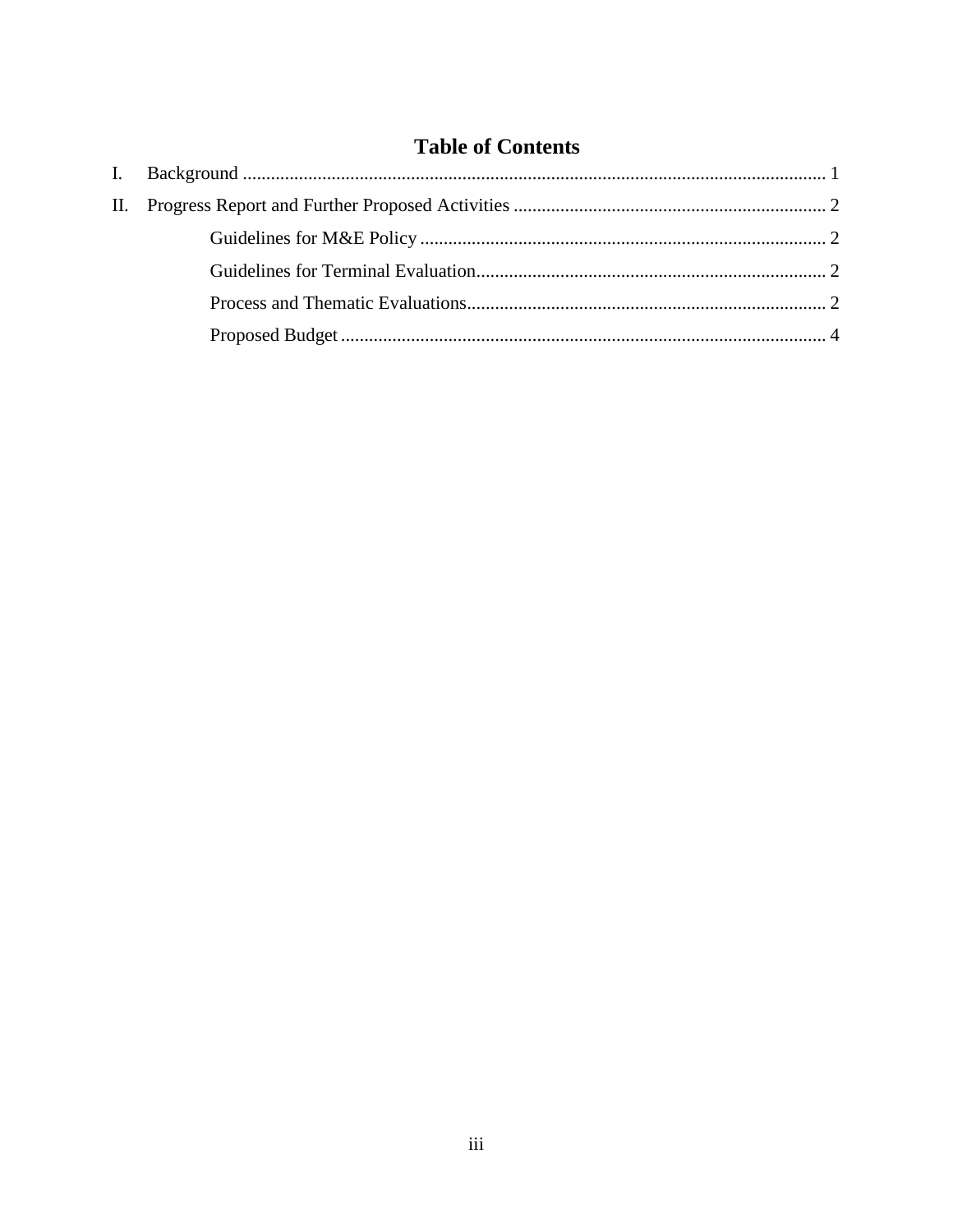## <span id="page-3-0"></span>**I. Background**

1. During fiscal year 2012, the Evaluation Office began to implement the work program approved by the LDCF/SCCF Council at the  $10<sup>th</sup>$  Council Meeting May 26, 2011. Several activities have been completed or are under way. In particular the Office completed the Evaluation of the SCCF, which is currently undergoing final editing for publication. As requested by the Council the Office also reviewed the revised GEF M&E Policy (2010) and assessed its applicability to the LDCF/SCCF. The Office found the policy relevant to the SCCF/LDCF pending four changes related to the differences in the mandate and corresponding terminology of the GEF Trust Fund and the LDCF/SCCF. These two documents (GEF/LDCF.SCCF.10/ME/1/Rev.1 and GEF/LDCF.SCCF.11/ME/01) were presented to, and approved by, the Council at its meeting in November, 2011.

2. The Office also finalized the review of LDCF/SCCF M&E practices. The review focused primarily on an analysis of indicators used in projects currently under implementation and compared these to the newly developed Adaptation Monitoring and Assessment Tool (AMAT). The review was presented in an annex of the Evaluation of the SCCF as an Indicator Analysis and fed into the evaluation on adaptation findings.

3. One task that has been delayed is the development of guidelines for Terminal Evaluations for LDCF/SCCF projects. The GEF is currently revising their guidelines for the main GEF Trust Fund, and the team decided to hold back on guidelines for Terminal Evaluation for the LDCF/SCCF until revised guidelines for the GEF Trust Fund have been released. As the first generation of projects in the LDCF and SCCF are coming to an end, Terminal Evaluation guidelines are necessary to continue gathering lessons learned, and for the Office to produce an annual report on the implementation of projects. This exercise will continue into fiscal year 2013.

4. In May 2011, the LDCF/SCCF Council approved a budget for the Evaluation Office of \$155,000 for fiscal year 2012. This budget was not fully used given the delay of the revised guidelines for Terminal Evaluations. As a result 9% of the LDCF and 1% of the SCCF approved budgets will not be used before the end of the fiscal year 2012.To complete the tasks as well as new tasks described below, the Office requests funding in this paper to the amount of \$63,000.

5. The following paragraphs present a progress report on the activities commenced by the Office in fiscal year 2012 and a work plan for activities to be conducted in fiscal year 2013.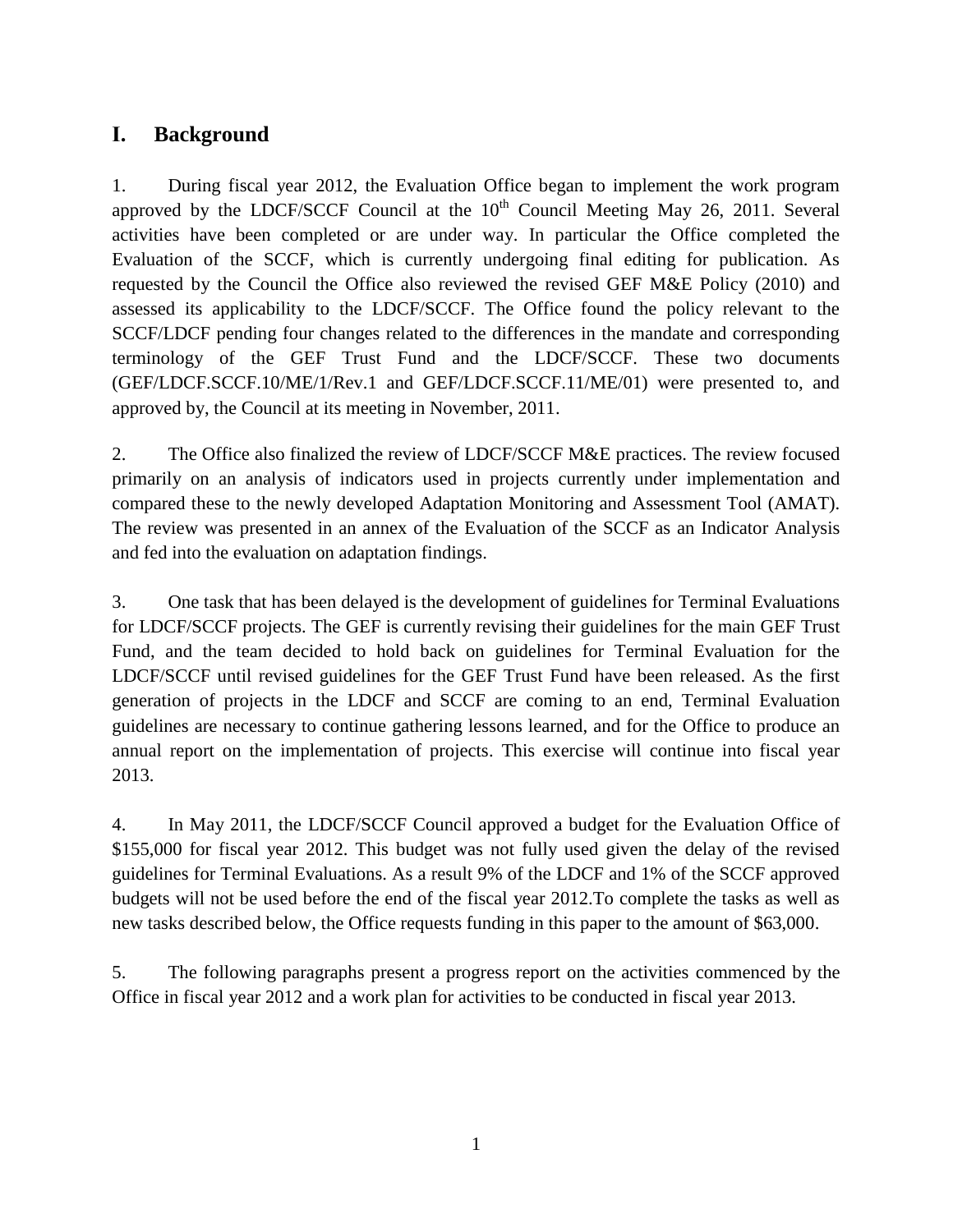## <span id="page-4-0"></span>**II. Progress Report and Further Proposed Activities**

#### <span id="page-4-1"></span>**Guidelines for M&E Policy**

6. As the Council approved the M&E Policy for LDCF/SCCF in November 2011 the Evaluation Office will develop guidelines elaborating on the operationalization of the policy in collaboration with the GEF Secretariat. An additional \$7,000 will be required to cover the cost of a consultant to assist the Office in preparing the guidelines for the LDCF/SCCF M&E Policy.

#### <span id="page-4-2"></span>**Guidelines for Terminal Evaluation**

7. At the end of fiscal year 2012 the Office started the development of guidelines of Terminal Evaluation for LDCF/SCCF in cooperation with the Secretariat based on the forthcoming revised GEF Trust Fund Terminal Evaluation guidelines. Terminal Evaluations are the responsibility of GEF Agencies and recipients of GEF grants. Following the GEF M&E Policy, the LDCF/SCCF M&E Policy includes a requirement that all full- and medium-size projects will need to complete a final evaluation upon the completion of their implementation. The Evaluation Office will prepare guidelines to conduct these Terminal Evaluations including guidelines on the independence of evaluators, issues relevant to the funds, and a rating system for selected criteria (i.e., outcomes, risks to sustainability, M&E Systems). The amount of \$3,250 (\$1,625 from each fund) was allocated in fiscal year 2012 and an additional \$1,750 for a total of \$5,000 will be required to cover the cost of a consultant to assist the Office in preparing the guidelines for Terminal Evaluation.

#### <span id="page-4-3"></span>**Process and Thematic Evaluations**

8. Evaluation of the SCCF: In fiscal year 2012 the Office finalized the Evaluation of the SCCF and presented it to Council at its November 2011 meeting. The evaluation produced 12 conclusions and three recommendations for the Council, which was positively received, and the evaluation was subsequently approved by Council. The evaluation is currently going through final editing for publication which will be posted on the GEF Evaluation Office Web site, and a limited supply of hard copy reports will be distributed. Evaluation staff and consultants will be working with the editor to ensure that all information in the publication is presented accurately and follow GEF Evaluation Office standard publication guidelines.

9. During fiscal year 2012, the Office held and participated in a variety of workshops and conferences to disseminate the results of the Evaluation of the SCCF along with the previous completed Joint Evaluation of the LDCF and other work finalized on adaptation to climate change. This included (1) a side event at COP17 in Durban attended by more than 100 people; (2) a webinar through Climate-Eval with more than 100 participants; (3) presentations at the Institute of Development Studies (IDS) and the American Evaluation Association (AEA). The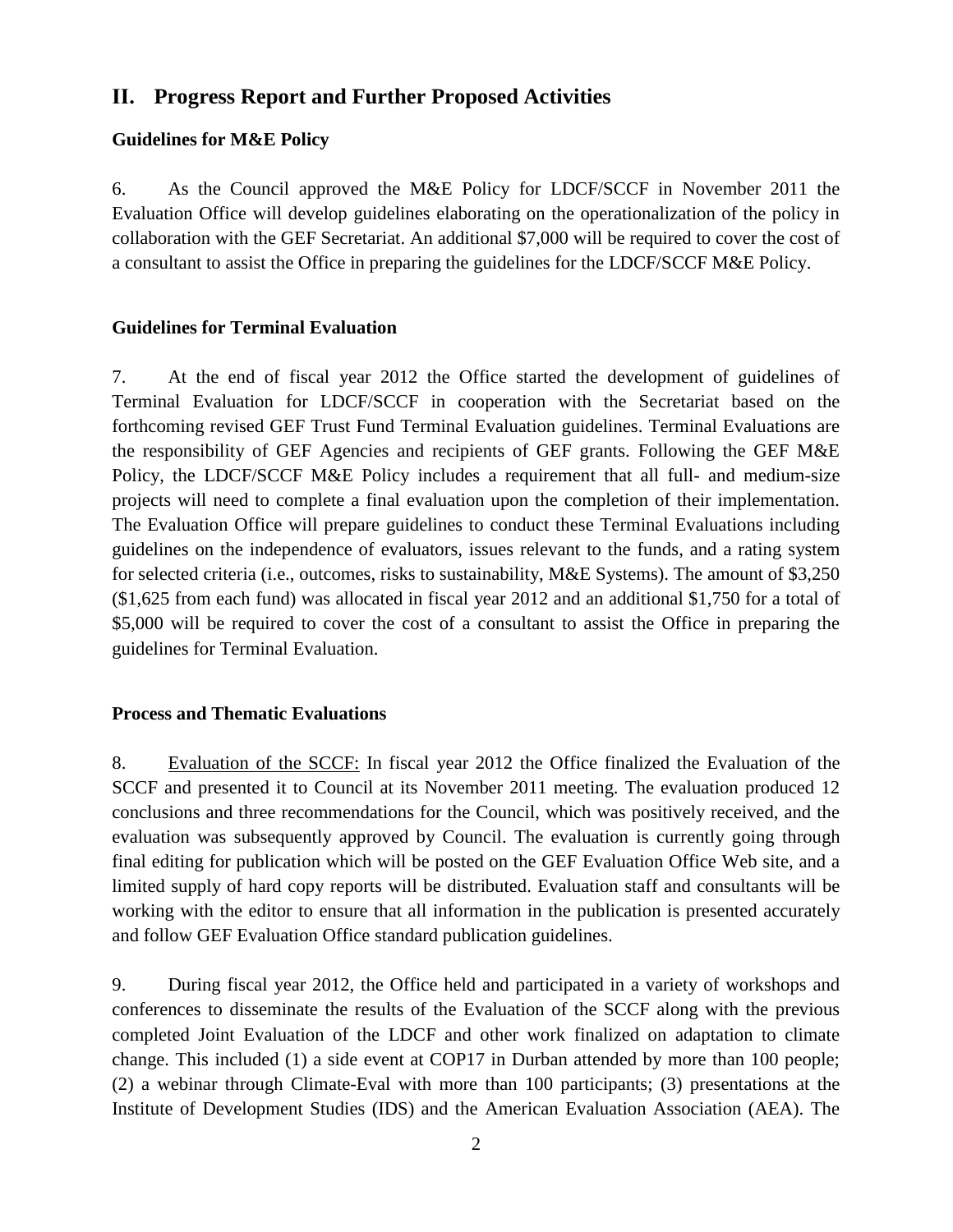Office will continue during fiscal year 2013 its dissemination of findings from the evaluation through presentations at workshops and conferences as well as interactions with the international development and evaluation community. An additional \$2,000 will be required to cover the cost of a consultant to continue dissemination activities.

10. Practices on M&E and evaluation reporting: During fiscal year 2012, the Office completed a review of adaptation M&E practices, which focused primarily on the effectiveness of indicators used in projects to assess progress towards impact and overall success in adaptation activities. Findings from this analysis fed into the Evaluation of the SCCF and it was added as an annex to the evaluation as an Indicator Analysis. Indicators were reviewed in light of the recently implemented AMAT, which at the time had been used in none of the projects reviewed for the evaluation. As this tool has now been implemented and project managers are being encouraged to use it, the Office would like to take this analysis one step further during fiscal year 2013 to assess if project indicators in project proposals are changing and taking shape after the AMAT.

11. The Evaluation Office proposes to report on the performance of the LDCF and SCCF in June 2013, as well as on ongoing evaluation issues. The first Annual Evaluation Report will focus on the review and follow-up on the implementation of LDCF/SCCF Council decisions on recommendations of the LDCF and SCCF evaluations. The report will include a Management Action Record (MAR) for these evaluations. In the MAR the Evaluation Office completes the columns pertaining to recommendations, management response, and Council decisions. Management is invited to provide a self-rating of the level of adoption of Council decisions on recommendations and add any comments necessary. After management's self-rating is included in the MAR, the Office verifies actual adoption and provides its own ratings and comments. In subsequent years the Annual Evaluation Report will also include assessments of terminal evaluations for LDCF and SCCF projects as they become available. Furthermore, the report will review adaptation issues as found in other evaluations of the Office, for example OPS5. An additional \$4,000 will be required to cover the cost of a consultant for these activities.

12. Adaptation in OPS5: The Fifth Overall Performance Study aims to synthesis conclusions and evaluative evidence on adaptation to climate change. For further details please see the TOR for OPS5 submitted to the June 2012 GEF Council and the approach paper for the Evaluation of GEF Focal Area Strategies. Past evaluations have focused on NAPAs, the Strategic Priority on Adaptation (SPA), and the SCCF. The work on NAPAs was completed in 2009 (Joint Evaluation of the LDCF) and needs to be updated. At the time, the Trust Fund was still in its first phase and grants to beneficiaries were only covering the development of NAPAs. Since then the LDCF Trust Fund has proceeded into its second phase, which includes funding of concrete adaptation activities. Actual development of NAPAs accounted for \$10 million out of a total of \$217 million in funded projects under the LDCF. This study will aim to look at country case studies to assess if NAPA priority projects are being implemented through the demonstration projects funded through the LDCF to make an assessment of the catalytic role of the NAPAs on further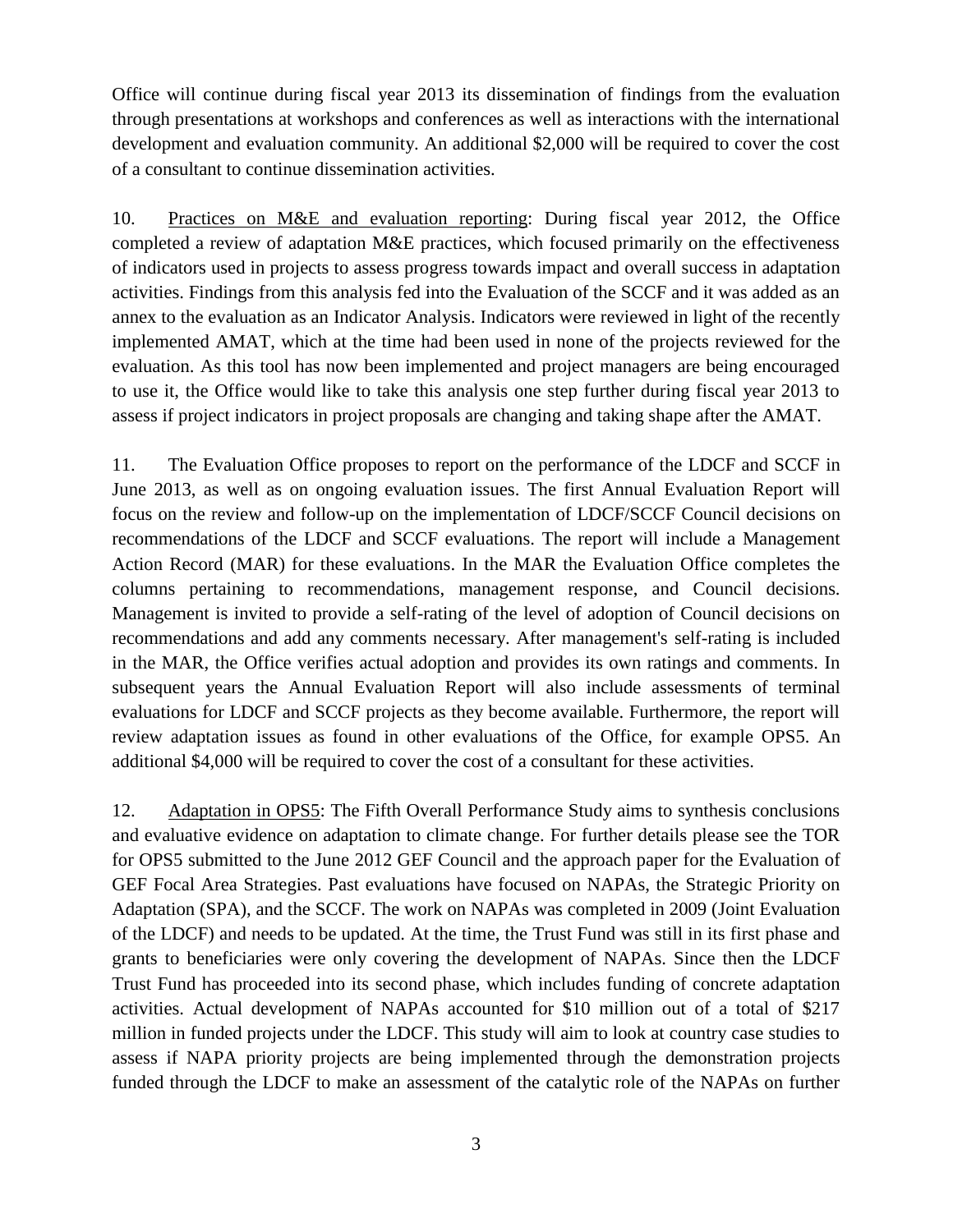project development in the countries. The study will also complement the ongoing Evaluation of GEF Enabling Activities.

13. The Evaluation of GEF Focal Area Strategies will include the strategy on adaptation to climate change for the LDCF and SCCF. The evaluation is primarily a learning exercise that aims to collect and assess information relating to the focal area strategies in order to gain a deeper understanding of the elements and mechanisms that make the respective strategy successful or provide room for enhancement. The evaluation aims to make a central contribution to OPS5 that will in turn provide recommendations for the formulation of the GEF-6 focal area strategies.

14. Including the activities of LDCF/SCCF in OPS5 will lead to a better understanding of adaptation to climate change. An amount of \$25,000 will be required to cover the cost of consultants to assist the Office in conducting the NAPA study and including the LDCF/SCCF in the focal area strategies evaluation and OPS5.

### <span id="page-6-0"></span>**Proposed Budget**

15. The Evaluation Office requests the LDCF/SCCF Council to approve of \$63,000 fiscal year 2013 to cover the cost of the activities presented above. This funding includes \$20,000 to cover the cost of a Senior Evaluation Officer from the Office (4 weeks to manage the activities). The following tables present the breakdown of the cost and the source of funding.

| <b>Sources of funding</b> | <b>FY12 Approved</b><br>budget | <b>Estimated by</b><br>end of FY12 | FY13 budget<br>request |
|---------------------------|--------------------------------|------------------------------------|------------------------|
| <b>LDCF</b>               | \$18,500                       | \$14,875                           | \$33,000               |
| <b>SCCF</b>               | \$136,500                      | \$131,875                          | \$30,000               |
| Total                     | \$155,000                      | \$146,750                          | \$63,000               |

**Summary of GEF Evaluation Office Budget for FY12 (approved and actual) and FY13 (requested)**